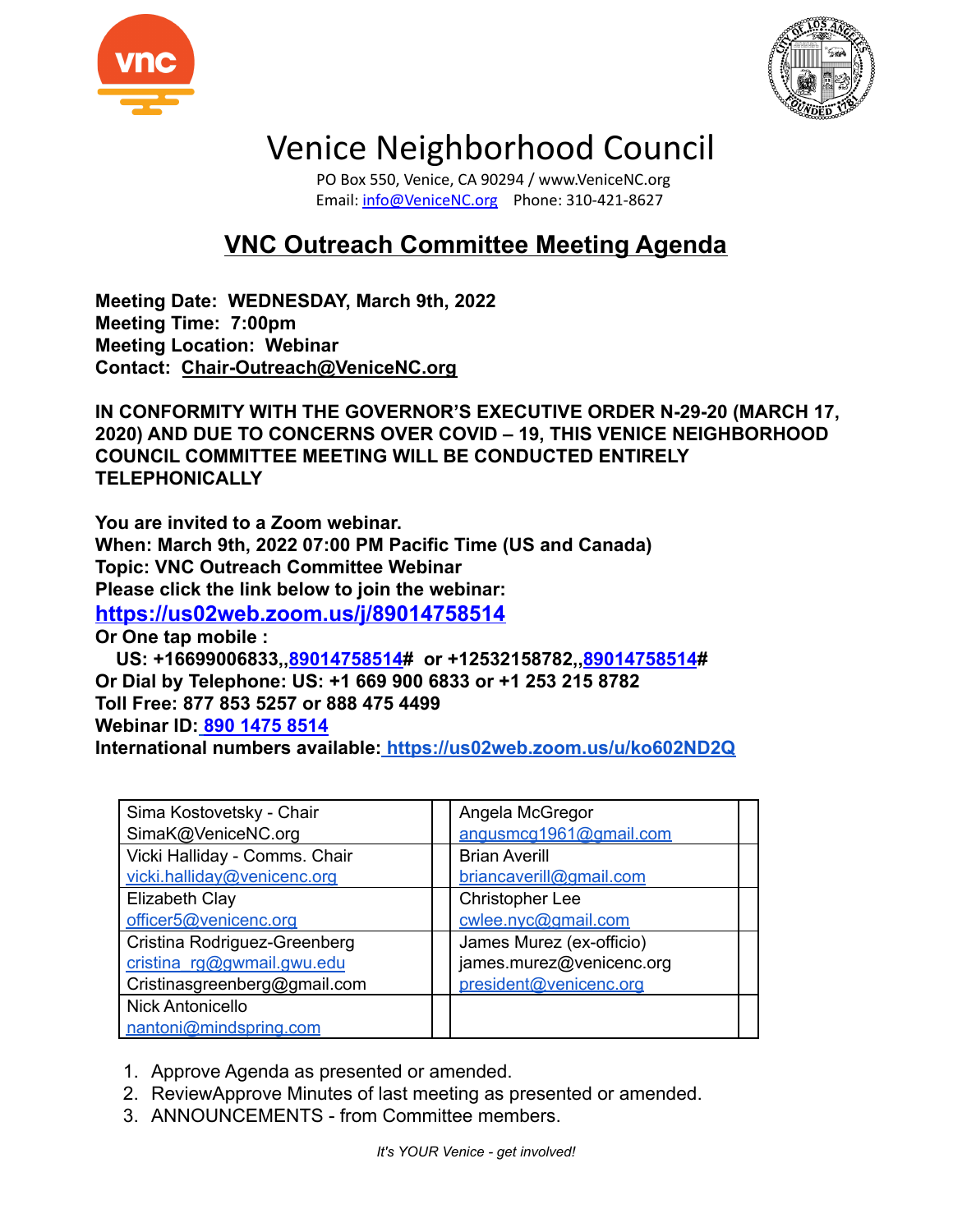



## Venice Neighborhood Council

PO Box 550, Venice, CA 90294 / www.VeniceNC.org Email: [info@VeniceNC.org](mailto:info@VeniceNC.org) Phone: 310-421-8627

- 4. PUBLIC COMMENT 1 minute on items not on the agenda related to the Outreach Committee only.
- 5. Chair Report
	- a. Meetings on YouTube -

<https://www.youtube.com/channel/UCy8PQGEapA5uiNJRZ4C0s2Q> - with time codes, and also on our website under "Board"/"Supporting Documents" <https://www.venicenc.org/committees/viewCommittee/84>

- b. YouTube Channel: <https://www.youtube.com/channel/UCy8PQGEapA5uiNJRZ4C0s2Q>
- c. Venice Farmers Market
- d. Resiliency Committee Town Hall 2/23/22 yield part of time to Cristina
- 6. **Item for Discussion and Possible Action VNC Next Town Hall** 
	- a. Mayoral Candidate Town Hall
	- b. CD11 Candidate Town Hall
	- c. Public Safety, include local service providers, law enforcement, VCHC
	- d. RV & parking
	- e. Land Use
	- f. suggestions, ideas
- **7. Item for Discussion and Possible Action Information and outreach after Resiliency Town Hall, 2/23/22.**
	- a. RYLAN
	- b. Neighborhood Team Program [preparevenice.org](https://www.preparevenice.org)
	- c. Additional Information
- 8. **Item for Discussion and Possible Action: Chris Lee** 
	- a. Trello Project management software or platform to track our various initiatives to completion.
- 9. **Item for Discussion and Possible Action: "Spotlight On" highlighting individuals in our community and "This Day in Venice"**
- **10.Item for Discussion and Possible Action: Increase outreach efforts in general?**
- **11. Old Business: Lawn signs for monthly VNC Meetings, Stickers**
- **12.New Business: Venice Farmers Market**
- 13.**COMMITTEE COMMENTS Comments by Committee Members on subject matters within the jurisdiction of the Outreach Committee but not on the Agenda**
- 14.**ADJOURN**